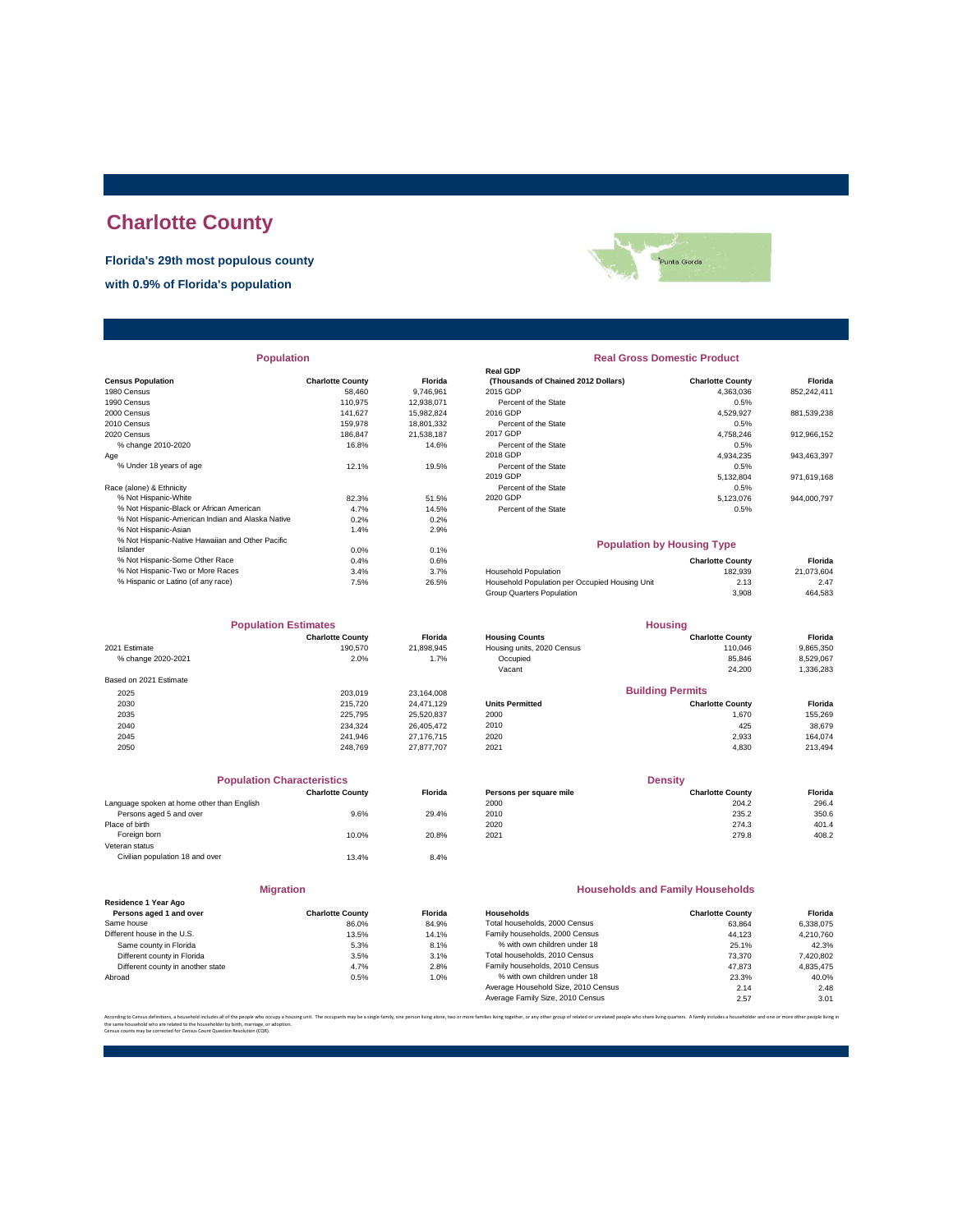## **Charlotte County**

|                                                                              |                         |                         | <b>Employment and Labor Force</b>                                           |                         |                  |
|------------------------------------------------------------------------------|-------------------------|-------------------------|-----------------------------------------------------------------------------|-------------------------|------------------|
| <b>Establishments</b>                                                        |                         |                         | <b>Establishments</b>                                                       |                         |                  |
| 2020                                                                         | <b>Charlotte County</b> | Florida                 | % of All Industries, 2020                                                   | <b>Charlotte County</b> | Florida          |
| All industries                                                               | 5,129                   | 763,854                 | All industries                                                              | 5,129                   | 763,854          |
| Natural Resource & Mining                                                    | 40                      | 5,514                   | Natural Resource & Mining                                                   | 0.8%                    | 0.7%             |
| Construction                                                                 | 764                     | 77,720                  | Construction                                                                | 14.9%                   | 10.2%            |
| Manufacturing                                                                | 125                     | 21,822                  | Manufacturing                                                               | 2.4%                    | 2.9%             |
| Trade, Transportation and Utilities<br>Information                           | 933                     | 145,853                 | Trade, Transportation and Utilities<br>Information                          | 18.2%                   | 19.1%            |
| <b>Financial Activities</b>                                                  | 63                      | 13,437                  | <b>Financial Activities</b>                                                 | 1.2%                    | 1.8%             |
| Professional & Business Services                                             | 572<br>1,028            | 83,911<br>187,348       | Professional & Business Services                                            | 11.2%<br>20.0%          | 11.0%<br>24.5%   |
| Education & Health Services                                                  | 620                     | 87,764                  | Education & Health Services                                                 | 12.1%                   | 11.5%            |
| Leisure and Hospitality                                                      | 456                     | 61,008                  | Leisure and Hospitality                                                     | 8.9%                    | 8.0%             |
| <b>Other Services</b>                                                        | 448                     | 56,385                  | Other Services                                                              | 8.7%                    | 7.4%             |
| Government                                                                   | 54                      | 5,895                   | Government                                                                  | 1.1%                    | 0.8%             |
|                                                                              |                         |                         |                                                                             |                         |                  |
| <b>Average Annual Employment</b>                                             |                         |                         | <b>Average Annual Wage</b>                                                  |                         |                  |
| % of All Industries, 2020                                                    | <b>Charlotte County</b> | Florida                 | 2020                                                                        | <b>Charlotte County</b> | Florida          |
| All industries                                                               | 47,317                  | 8,453,489               | All industries                                                              | \$43,311                | \$55,840         |
| Natural Resource & Mining                                                    | 9.1%                    | 0.8%                    | Natural Resource & Mining                                                   | \$47,792                | \$37,710         |
| Construction                                                                 | 1.6%                    | 6.7%                    | Construction                                                                | \$49,771                | \$55,840         |
| Manufacturing                                                                | 23.9%                   | 4.5%                    | Manufacturing                                                               | \$34,375                | \$66,738         |
| Trade, Transportation and Utilities                                          | 0.7%                    | 20.6%                   | Trade, Transportation and Utilities                                         | \$46,216                | \$49,342         |
| Information                                                                  | 4.4%                    | 1.5%                    | Information                                                                 | \$55,179                | \$93,360         |
| <b>Financial Activities</b>                                                  | 8.7%                    | 6.9%                    | <b>Financial Activities</b>                                                 | \$55,349                | \$84,295         |
| Professional & Business Services                                             | 20.0%                   | 16.1%                   | Professional & Business Services                                            | \$56,245                | \$68,218         |
| Education & Health Services                                                  | 14.4%                   | 15.3%                   | Education & Health Services                                                 | \$21,457                | \$55,099         |
| Leisure and Hospitality                                                      | 3.7%                    | 11.9%                   | Leisure and Hospitality                                                     | \$33,066                | \$27,694         |
| Other Services                                                               | 0.0%                    | 3.0%                    | Other Services                                                              | \$39,376                | \$41,131         |
| Government                                                                   | 12.7%                   | 12.5%                   | Government                                                                  | \$51,478                | \$58,821         |
| Industries may not add to the total due to confidentiality and unclassified. |                         |                         |                                                                             |                         |                  |
|                                                                              |                         |                         |                                                                             |                         |                  |
| Labor Force as Percent of Population                                         |                         |                         |                                                                             |                         |                  |
| Aged 18 and Older                                                            | <b>Charlotte County</b> | Florida                 | <b>Unemployment Rate</b>                                                    | <b>Charlotte County</b> | Florida          |
| 2000                                                                         | 46.6%                   | 64.2%                   | 2000                                                                        | 3.7%                    | 3.8%             |
| 2010                                                                         | 47.9%                   | 61.8%                   | 2010                                                                        | 12.4%                   | 10.8%            |
| 2020                                                                         | 43.7%                   | 58.6%                   | 2020                                                                        | 7.9%                    | 8.2%             |
| 2021                                                                         | 43.7%                   | 59.0%                   | 2021                                                                        | 4.4%                    | 4.6%             |
|                                                                              |                         |                         | <b>Income and Financial Health</b>                                          |                         |                  |
|                                                                              |                         |                         |                                                                             |                         |                  |
| Personal Income (\$000s)                                                     | <b>Charlotte County</b> | Florida                 | Per Capita Personal Income                                                  | <b>Charlotte County</b> | Florida          |
| 2000                                                                         | \$3,743,220             | \$472,851,789           | 2000                                                                        | \$26,311                | \$29,466         |
| 2010                                                                         | \$5,223,491             | \$732,457,478           | 2010                                                                        | \$32,668                | \$38,865         |
| 2011                                                                         | \$5,418,356             | \$771,409,454           | 2011                                                                        | \$33,880                | \$40,482         |
| % change 2010-11                                                             | 3.7%                    | 5.3%                    | % change 2010-11                                                            | 3.7%                    | 4.2%             |
| 2012                                                                         | \$5,695,259             | \$800,551,723           | 2012                                                                        | \$34,975                | \$41,475         |
| % change 2011-12                                                             | 5.1%                    | 3.8%                    | % change 2011-12                                                            | 3.2%                    | 2.5%             |
| 2013                                                                         | \$5,810,650             | \$802,975,701           | 2013                                                                        | \$35,259                | \$41,069         |
| % change 2012-13                                                             | 2.0%                    | 0.3%                    | % change 2012-13                                                            | 0.8%                    | $-1.0%$          |
| 2014                                                                         | \$6,235,776             | \$861,412,339           | 2014                                                                        | \$37,072                | \$43,388         |
| % change 2013-14                                                             | 7.3%                    | 7.3%                    | % change 2013-14                                                            | 5.1%                    | 5.6%             |
| 2015                                                                         | \$6,683,624             | \$919,834,894           | 2015                                                                        | \$38,722                | \$45,493         |
| % change 2014-15                                                             | 7.2%                    | 6.8%                    | % change 2014-15                                                            | 4.5%                    | 4.9%             |
| 2016                                                                         | \$7,089,851             | \$954,069,719           | 2016                                                                        | \$39,820                | \$46,253         |
| % change 2015-16                                                             | 6.1%                    | 3.7%                    | % change 2015-16                                                            | 2.8%                    | 1.7%             |
| 2017<br>% change 2016-17                                                     | \$7,434,932             | \$1,023,131,116         | 2017<br>% change 2016-17                                                    | \$40,852                | \$48,774         |
|                                                                              | 4.9%                    | 7.2%                    |                                                                             | 2.6%                    | 5.5%             |
| 2018<br>% change 2017-18                                                     | \$7,832,613             | \$1,087,188,628         | 2018<br>% change 2017-18                                                    | \$42,292                | \$51,150         |
|                                                                              | 5.3%                    | 6.3%                    | 2019                                                                        | 3.5%                    | 4.9%<br>\$53,034 |
| 2019<br>% change 2018-19                                                     | \$8,259,905             | \$1,139,799,293         | % change 2018-19                                                            | \$43,549                |                  |
|                                                                              | 5.5%                    | 4.8%                    | 2020                                                                        | 3.0%                    | 3.7%             |
| 2020<br>% change 2019-20                                                     | \$8,879,942<br>7.5%     | \$1,209,995,921<br>6.2% | % change 2019-20                                                            | \$45,606<br>4.7%        | \$55,675<br>5.0% |
|                                                                              |                         |                         |                                                                             |                         |                  |
| Earnings by Place of Work (\$000s)                                           |                         |                         | <b>Median Income</b>                                                        |                         |                  |
|                                                                              |                         |                         |                                                                             |                         |                  |
| 2000                                                                         | \$1,477,922             | \$308,751,767           | Median Household Income                                                     | \$52,724                | \$57,703         |
| 2010                                                                         | \$2,067,365             | \$438,983,914           | Median Family Income                                                        | \$63,887                | \$69,670         |
| 2011                                                                         | \$2,128,837             | \$450,498,606           |                                                                             |                         |                  |
| % change 2010-11                                                             | 3.0%                    | 2.6%                    | Percent in Poverty, 2020                                                    |                         |                  |
| 2012<br>% change 2011-12                                                     | \$2,247,631             | \$468,410,475           | All ages in poverty                                                         | 9.8%                    | 12.4%<br>17.2%   |
|                                                                              | 5.6%                    | 4.0%<br>\$482,898,301   | Under age 18 in poverty<br>Related children age 5-17 in families in poverty | 15.8%                   |                  |
| 2013<br>% change 2012-13                                                     | \$2,307,410             |                         |                                                                             | 14.5%                   | 16.5%            |
| 2014                                                                         | 2.7%<br>\$2,393,071     | 3.1%<br>\$512,375,290   |                                                                             |                         |                  |
| % change 2013-14                                                             | 3.7%                    | 6.1%                    | <b>Personal Bankruptcy Filing Rate</b><br>(per 1,000 population)            | <b>Charlotte County</b> | Florida          |
| 2015                                                                         |                         |                         | 12-Month Period Ending December 31, 2020                                    | 1.35                    | 1.66             |
| % change 2014-15                                                             | \$2,567,325<br>7.3%     | \$544,408,719<br>6.3%   | 12-Month Period Ending December 31, 2021                                    | 1.24                    | 1.38             |
| 2016                                                                         | \$2,691,815             | \$569,769,284           | State Rank                                                                  | 19                      | <b>NA</b>        |
| % change 2015-16                                                             | 4.8%                    | 4.7%                    | NonBusiness Chapter 7 & Chapter 13                                          |                         |                  |
| 2017                                                                         | \$2,822,003             | \$603,668,170           |                                                                             |                         |                  |
| % change 2016-17                                                             | 4.8%                    | 5.9%                    | Workers Aged 16 and Over                                                    | <b>Charlotte County</b> | Florida          |
| 2018                                                                         | \$2,957,607             | \$639,620,451           | Place of Work in Florida                                                    |                         |                  |
| % change 2017-18                                                             | 4.8%                    | 6.0%                    | Worked outside county of residence                                          | 28.9%                   | 18.1%            |
| 2019                                                                         | \$3,139,237             | \$671,553,148           | Travel Time to Work                                                         |                         |                  |
| % change 2018-19                                                             | 6.1%                    | 5.0%                    | Mean travel time to work (minutes)                                          | 25.8                    | 27.9             |
| 2020                                                                         | \$3,269,923             | \$688,764,753           |                                                                             |                         |                  |
| % change 2019-20                                                             | 4.2%                    | 2.6%                    |                                                                             |                         |                  |